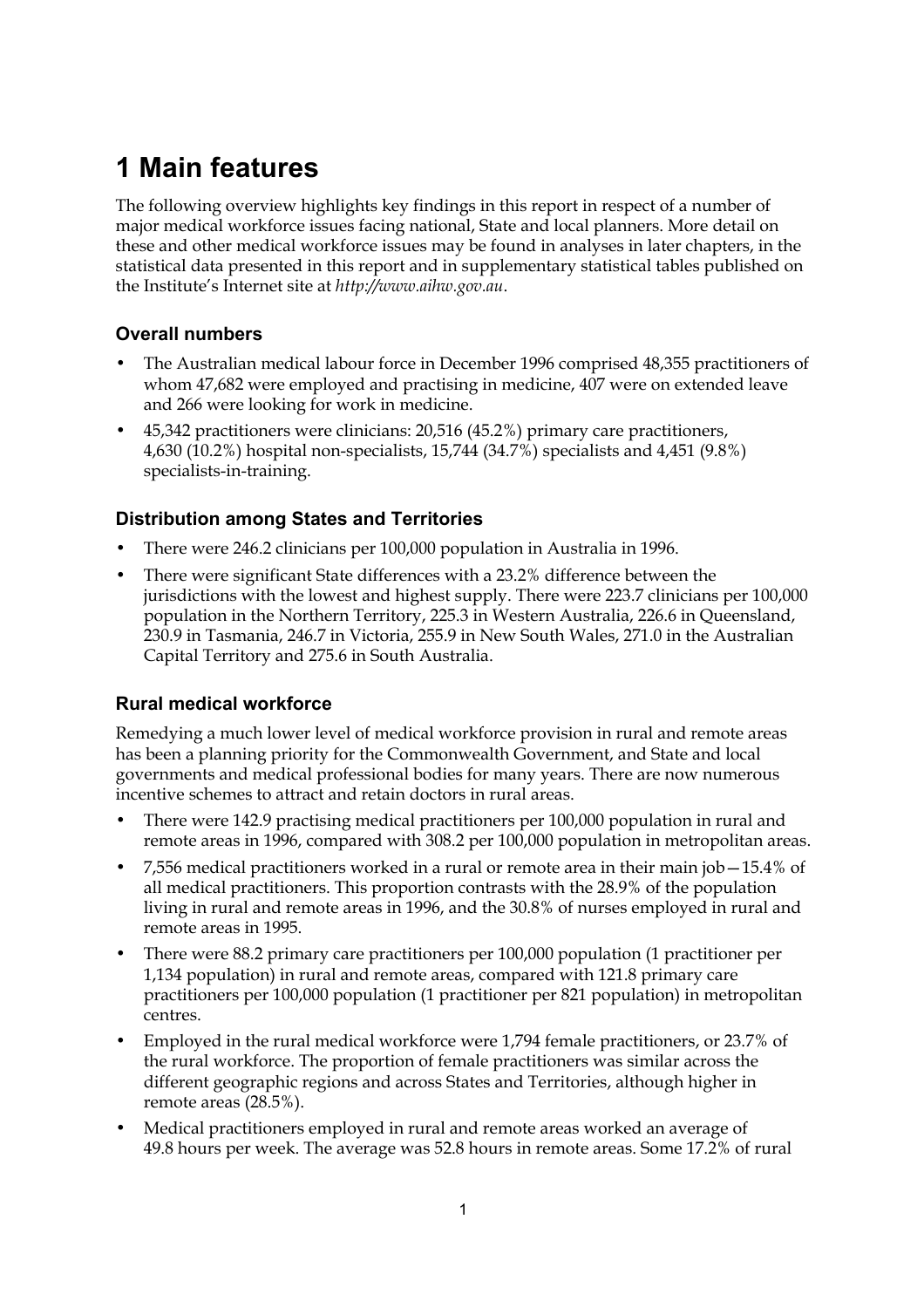practitioners worked 65 hours or more per week, compared with 13.6% in metropolitan centres.

- The majority of practitioners in rural and remote areas were employed in primary care (61.7%); 25.3% were specialists; 7.7% were hospital non-specialists; 2.4% were specialists-in-training; and the remaining 2.9% were non-clinicians.
- The distribution of rural practitioners across medical occupations differed by sex: 58.9% of males were employed in primary care and 30.1% were specialists; and 70.6% of females were employed in primary care, 12.8% were hospital non-specialists and 9.9% were specialists.

# **Female medical practitioners**

- There were 13,196 employed female medical practitioners in 1996 comprising 27.7% of the employed medical workforce—an increase from 24.8% in 1993.
- Between 1993 and 1996, the number of female clinicians in the workforce increased by 17.7%, compared with a 3.7% increase for males.
- In 1996 females represented 42.1% of medical practitioners younger than 35 years, 32.5% of those aged 35–44 years, 20.3% of those aged 45–54 years, 13.8% of those aged 55–64 years and 10.6% of those aged over 65 years.
- The proportion of females completing initial medical degree courses has been increasing for many years from a low level, and rose from 39.8% in 1988 to 47.0% in 1996.
- The proportion of females commencing initial medical degree courses increased from 43.6% in 1989 to 48.5% in 1996 before falling to 45.8% in 1997. The fall in 1997 is associated with relatively low numbers of females commencing the new graduate entry courses.
- Female practitioners have been more likely than males to choose general practice as a career with 50.1% of primary care practitioners younger than 35 years and 58.2% of primary care trainees being female, compared with 22.1% of specialists younger than 35 years and 32.8% of specialists-in-training being female.

### **Doctors working very long hours**

- 10.1% of clinicians reported working 65-79 hours per week and a further 4.5% reported working 80 or more hours.
- 56.1% of interns and resident medical officers worked 50–64 hours while 15.3% worked 65 or more hours per week. The AIHW medical labour force survey does not collect data on the length of shifts worked.
- 49.1% of specialists-in-training worked 50–64 hours per week, while 20.6% worked 65 or more hours.
- 41.2% of specialists worked 50–64 hours per week, while 17.0% worked 65 hours per week or more. In the surgical specialties, 28.7% of doctors worked 65 hours per week or more, compared with 19.7% in internal medicine, 4.9% in pathology specialists and 12.8% in other specialties. The main specialties in which practitioners worked 65 hours a week or more were cardiothoracic surgery (44.8%), vascular surgery (34.0%), orthopaedic surgery (30.7%) and paediatric surgery (30.1%).
- 32.4% of primary care practitioners worked 50–64 hours per week, and 11.5% worked 65 or more hours.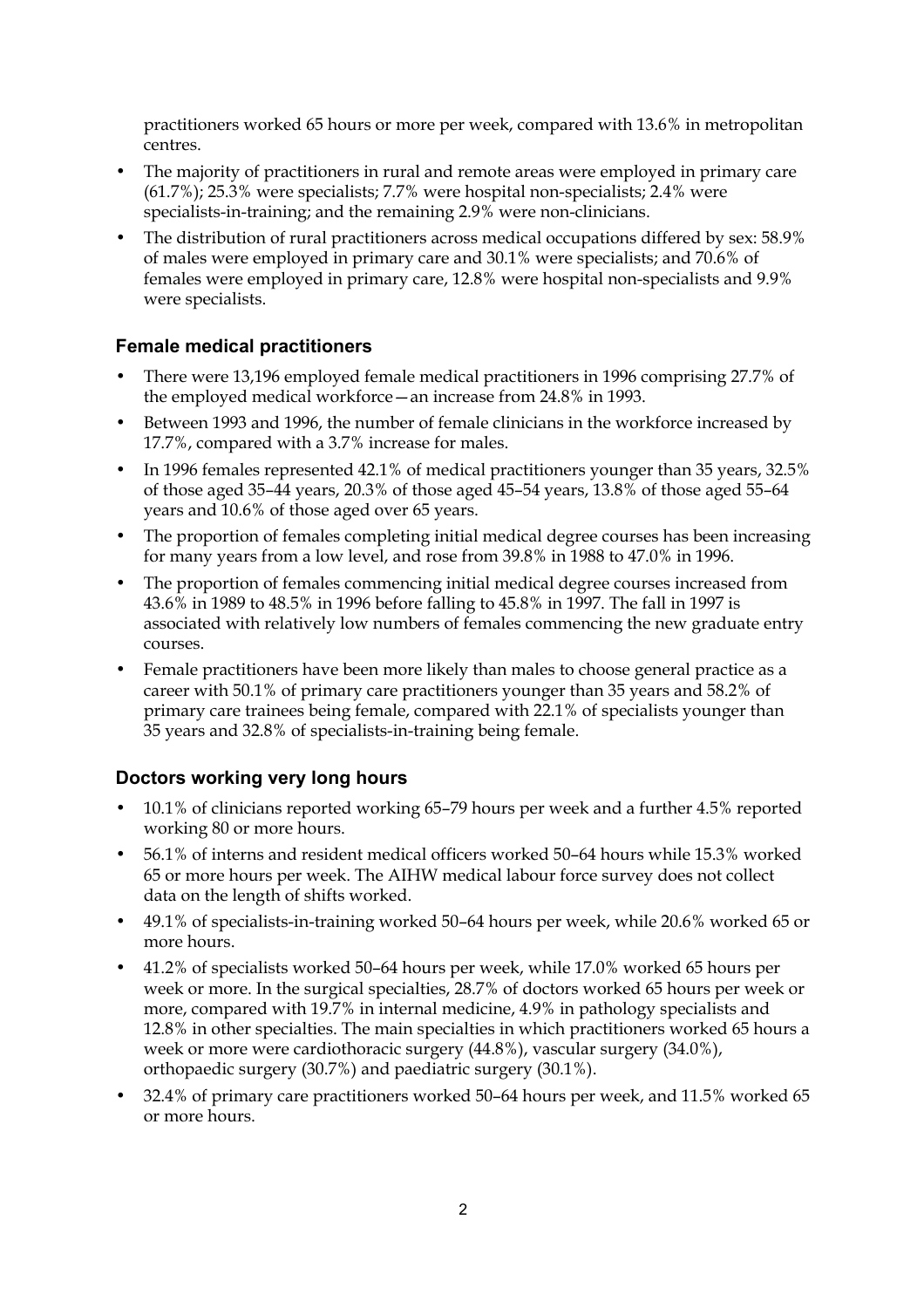- 32.4% of salaried hospital career practitioners worked 50–64 hours per week, and 11.2% worked 65 or more hours.
- The highest proportions of doctors reporting working 80 or more hours per week were surgeons (9.6%), specialists-in-training (6.6%), internal medicine specialists (5.6%), and interns and resident medical officers (5.1%).

# **Aboriginal health service employment**

- There were 547 medical practitioners in 1996 who indicated that the employment setting of their main, second or third job was an Aboriginal health service. No information is available on how many of these doctors were Aboriginal or Torres Strait Islander themselves.
- The distribution of Aboriginal health service clinicians in some States and Territories differed significantly from the distribution of the Aboriginal population: 11.3% of these clinicians were in Queensland with 26.2% of the Aboriginal population; 13.2% were in Victoria with 5.9% of the population; and 12.4% were in South Australia with 5.7% of the population. The other States and Territories had approximately the same proportion of Aboriginal health service clinicians as Aboriginal population.
- 63.0% of Aboriginal health service medical practitioners were located in a metropolitan area where 36.2% of the Indigenous population was located.
- 38.2% (209) of the 547 medical practitioners employed in an Aboriginal health were female.
- 49.2% of the practitioners were primary care practitioners; 36.4% were specialists; 4.4% were specialists-in-training; 6.4% were hospital non-specialists; and the remaining 3.6% worked in a non-clinical field including administration and education.

### **Medical workforce in hospitals**

- There were 19,948 medical practitioners working in public hospitals, comprising 41.8% of all practising medical practitioners.
- 88.9% of all specialists-in-training worked in a public hospital, as did 83.2% of hospital non-specialists, 58.7% of specialists, 10.4% of primary care practitioners and 32.5% of non-clinicians.
- 85.1% of public hospital medical practitioners who worked as a clinician in their main hospital job were employed in metropolitan centres, followed by 13.8% in rural areas, and 1.1% in remote areas.
- Specialists represented 46.3% of doctors working in public hospitals, but the medical occupation distribution varied by region. In hospitals in small rural centres, primary care practitioners played a major role with 77.7% of the hospital workforce. In remote areas, primary care practitioners (41.5%) and hospital non-specialists (34.1%) were predominant.
- There were 4,904 medical practitioners working in private hospitals, comprising 10.2% of all employed medical practitioners.
- 19.5% of all specialists worked in a private hospital, as did 4.8% of primary care practitioners, 8.2% of specialists-in-training, 7.4% of hospital non-specialists, 4.8% of primary care practitioners and 5.7% of non-clinicians.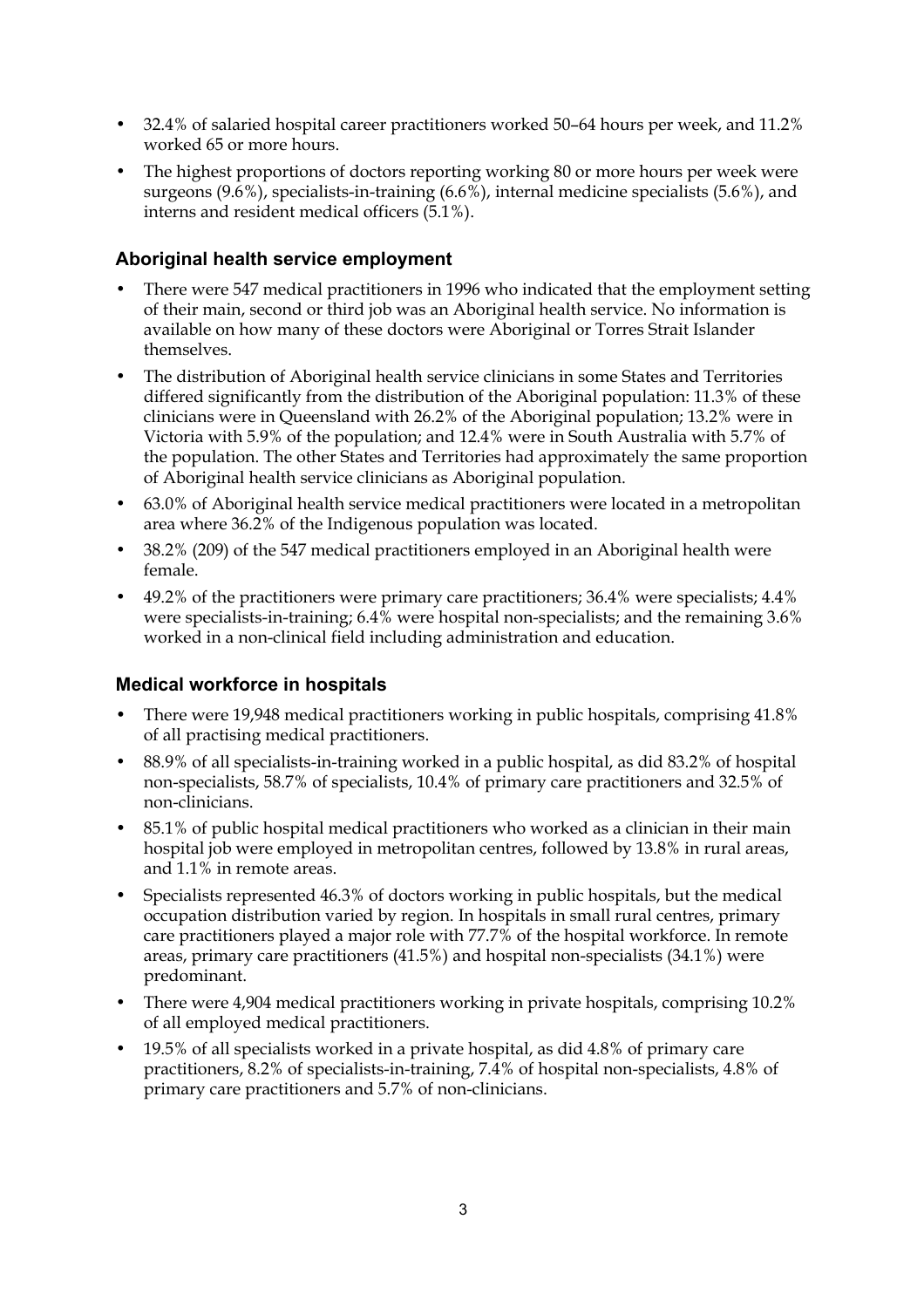### **Overseas-trained medical practitioners**

- Of the 47,682 employed medical practitioners in 1996, 82.0% had obtained their initial qualification in Australia (79.7%) or New Zealand (2.3%), and the remainder had qualified in the United Kingdom or Ireland (8.1%), Asia (5.7%) and in other countries  $(4.2\%)$ .
- These proportions varied across States and Territories. Medical practitioners working in Western Australia and Tasmania were more likely to have obtained their initial qualification overseas—30.1% and 31.8% respectively had initially qualified overseas—and more likely to have qualified in the United Kingdom or Ireland, 18.4% and 17.9% respectively. In the Northern Territory, 11.9% of medical practitioners had obtained their initial qualification from Asia, compared with the national average of 5.7%.
- Permanent resident overseas-trained medical practitioners were more likely to work in a rural or remote area if they had qualified in the United Kingdom or Ireland initially (25.4% worked in rural areas and 3.4% in remote areas), compared with those who had initially qualified in Asia (10.3% in rural areas and 0.3% in remote areas) or New Zealand (10.1% and 0.9% respectively).
- The 537 temporary resident medical practitioners included 399 overseas-trained doctors and 238 occupational trainees who had received initial medical training in Australia.
- Those who were overseas-trained were employed in primary care (30.5%) or as hospital non-specialists (28.1%), specialists (19.0%), specialists-in-training (18.9%) and nonclinicians (3.4%).
- In addition:
	- 47.3% of overseas-trained doctors had obtained their initial qualification in the United Kingdom or Ireland, along with 22.0% in New Zealand, 15.8% in Asia and 14.9% in other countries;
	- 75.4% were employed in their main jobs in a major urban centre, 18.3% in a rural area and 6.2% in a remote area; and
	- 55.0% practised in public hospitals and 29.6% practised from private rooms.

# **Medical education and training**

- 1,743 Australian citizen and permanent resident students completed medicine courses in 1996: 1,327 (76.1%) completed undergraduate courses and 416 (23.9%) completed post-graduate courses. Of these, 832 (47.7%) were female—an increase from 40.5% in 1989.
- 1,233 Australian citizen and permanent resident students commenced initial medicine courses in 1997.
- Of these commencing students, 88.6% originated from a capital city or other metropolitan area, 10.1% came from a rural area and 0.5% came from a remote area.
- The average age of commencing students increased by 5–8 years at the three universities which introduced graduate entry to initial medical courses. This will decrease the lifetime contribution to the medical labour supply.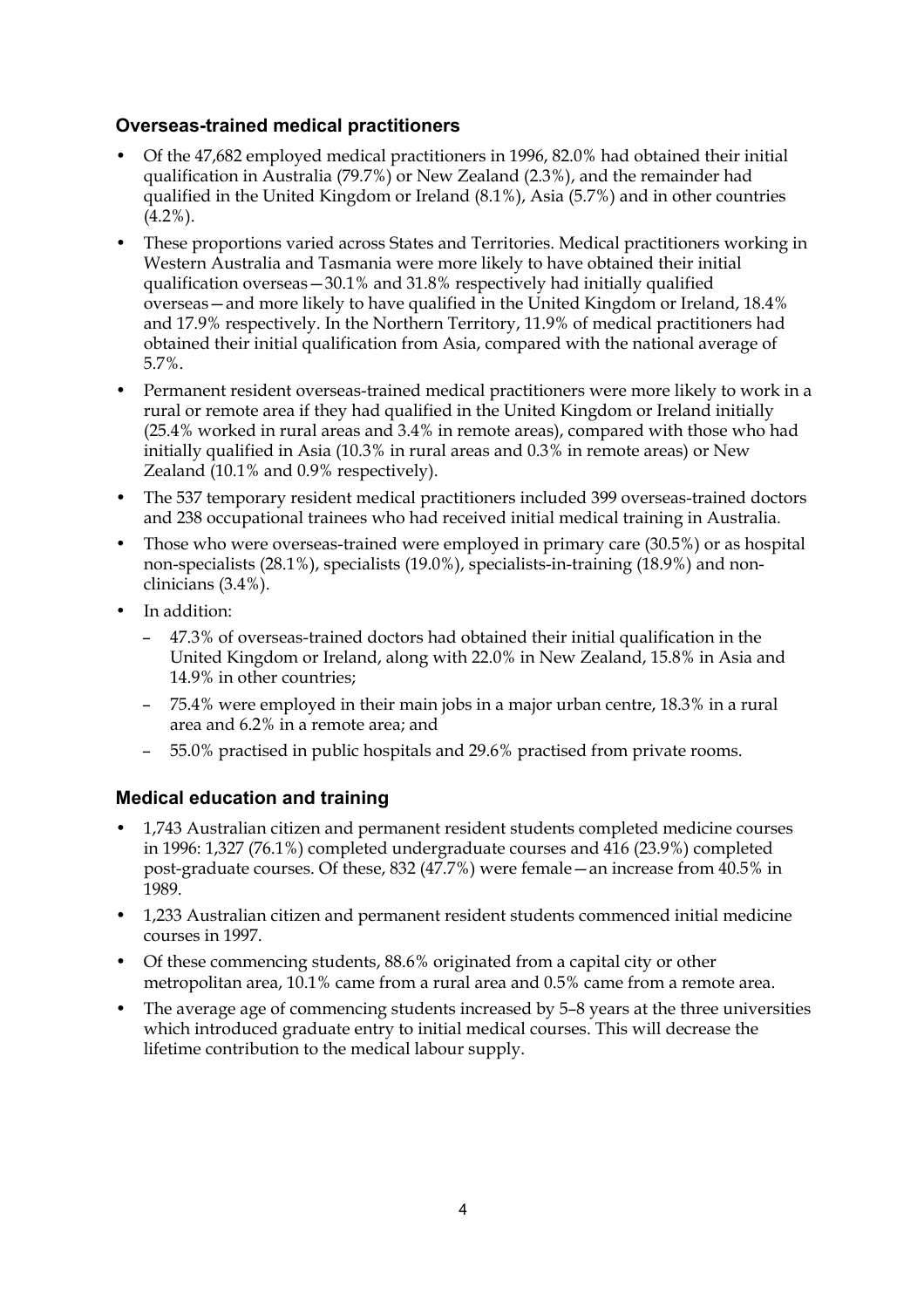# **Additions to the medical workforce from migration**

- 369 medical practitioners who were citizens of foreign countries permanently migrated to Australia in 1996-97. The majority (40.7%) had previously resided in Asia, 17.3% in the United Kingdom or Ireland, and 16.8% in New Zealand.
- During the same year, 159 permanent resident medical practitioners permanently migrated from Australia—32.1% to New Zealand.
- 1,597 medical practitioners who were citizens of foreign countries arrived in Australia in 1996–97 to take up temporary employment—513 for a long-term stay and 1,084 for a short-term stay. Of these, 69.1% had previously resided in the United Kingdom or Ireland and 7.7% in New Zealand. This was a large increase on the 1995–96 intake of 980, despite restrictions on access to rendering of Medicare services introduced in late 1996.
- During the same year, 437 Australian citizen or permanent resident medical practitioners left Australia temporarily to take up long-term employment overseas. They were intending to work in the United Kingdom or Ireland (33.6%), in Asia (29.2%), in the United States of America or Canada (20.4%) and in New Zealand (5.3%).
- In 1997, there were 222 overseas-trained doctors who passed the Australian Medical Council's clinical examination and became eligible for registration in Australia. This was a similar number to those of the previous five years.

#### **Workforce growth**

- Between 1984–85 and 1996–97, the number of medical practitioners providing Medicare services increased by 50.2% from 27,372 to 41,116. The population increased by 18.3% during this period.
- The annual growth in the number of medical practitioner Medicare providers declined to 1.7% in 1996–97 from 2.1% in 1995–96 and 3.0% in 1994–95—partly because restrictions in access to rendering of Medicare services were introduced in 1996 for new workforce entrants.
- From 1985–86 to 1995–96, full-time equivalent employment of salaried medical officers in public and repatriation hospitals increased by 40.8% from 9,300 to 13,095. Patient separations during the same period increased by 47.1% from 2.5 million to 3.6 million.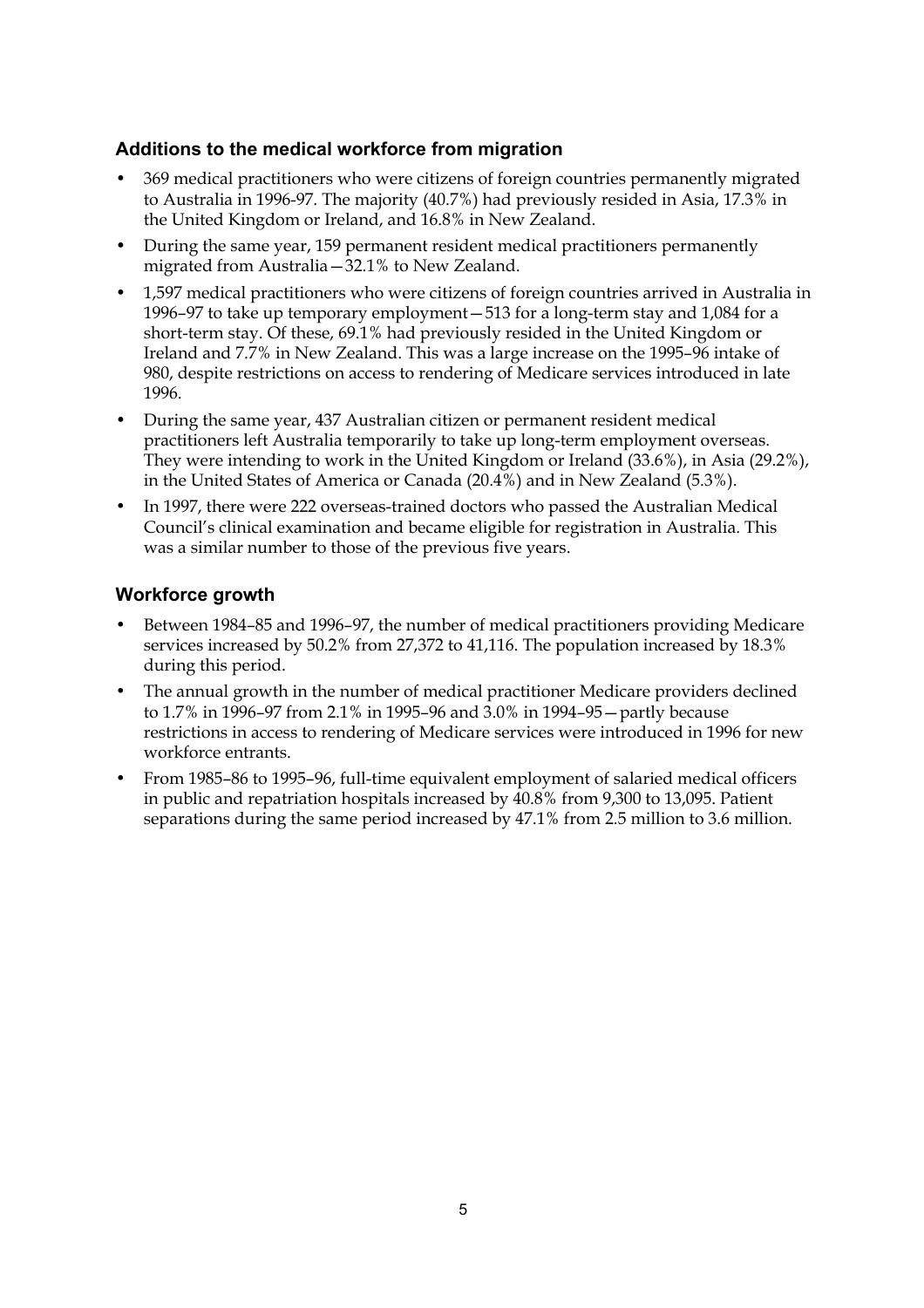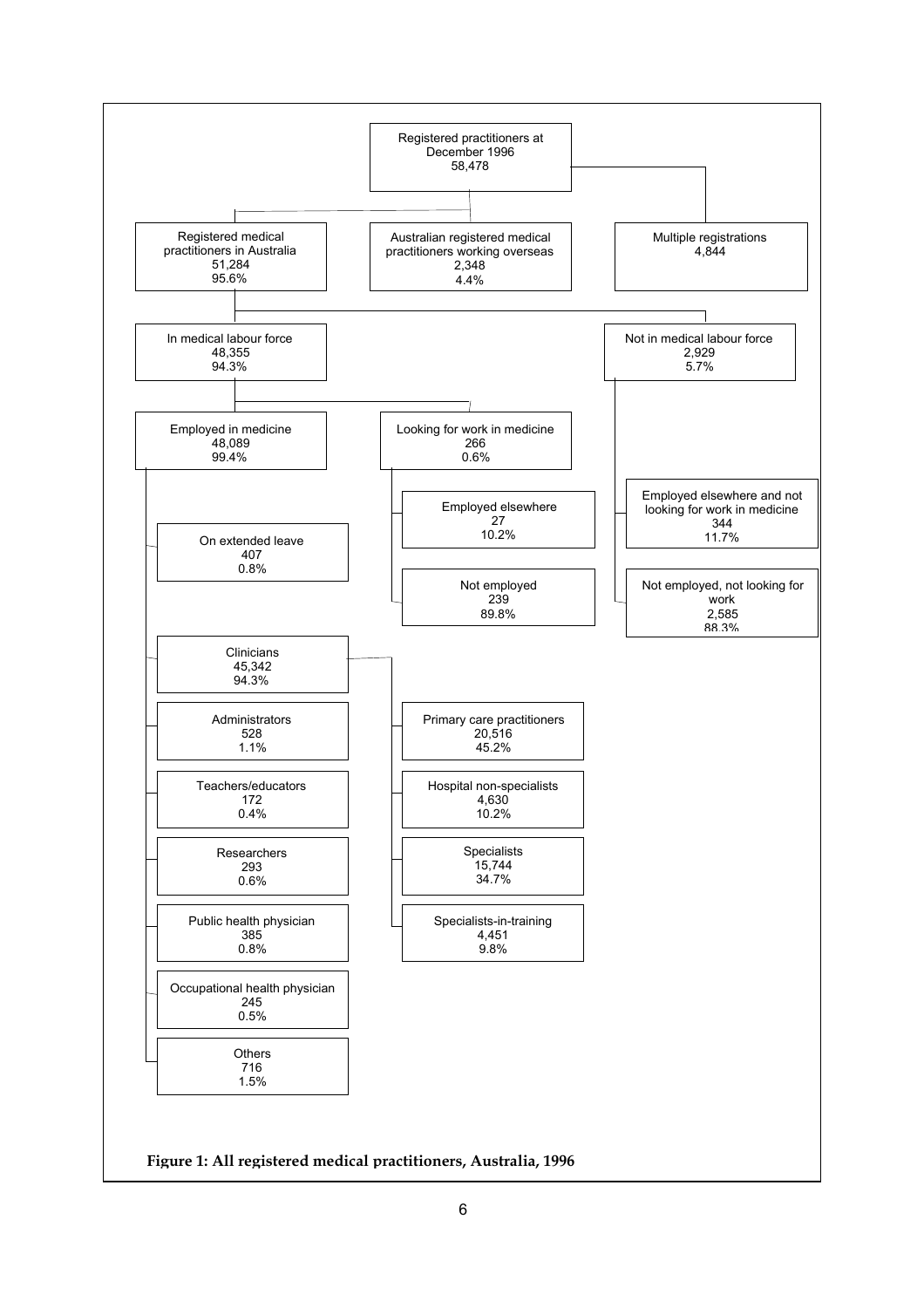| Year         | <b>NSW</b> | Vic    | Qld   | WA    | SΑ    | Tas   | <b>ACT</b> | NΤ  | Total  |
|--------------|------------|--------|-------|-------|-------|-------|------------|-----|--------|
| $1993^{(r)}$ | 15.036     | 10.659 | 6.902 | 3.597 | 3.912 | 1.019 | 778        | 398 | 42.300 |
| 1994 $( r )$ | 15.326     | 10.838 | 7.137 | 3.781 | 3.951 | 1.066 | 791        | 383 | 43.274 |
| $1995^{(r)}$ | 15.639     | 11.142 | 7.430 | 3.960 | 4.037 | 1.067 | 802        | 406 | 44.483 |
| 1996         | 15.971     | 11,304 | 7,639 | 4.015 | 4.068 | 1.095 | 836        | 414 | 45.342 |

**Table 1: Employed clinician medical practitioners: States and Territories, 1993–96**

(r) Revision of estimates published in previous reports. See Explanatory Notes for discussion of the revision methodology.

#### **Table 2: Employed clinician medical practitioners: occupation and sex, Australia, 1993–96**

| Occupation                             | $1993^{(r)}$ | $1994^{(r)}$ | $1995^{(r)}$      | 1996   | % increase<br>1993 to 1996 |
|----------------------------------------|--------------|--------------|-------------------|--------|----------------------------|
|                                        |              |              | <b>Males</b>      |        |                            |
| Primary care                           | 13,255       | 13,320       | 13,946            | 13,865 | 4.6                        |
| Hospital non-specialist <sup>(a)</sup> | 2,420        | 2,591        | 2,851             | 2,622  | 8.3                        |
| Specialist <sup>(a)</sup>              | 13,177       | 13,112       | 12,810            | 13,397 | 1.7                        |
| Specialist-in-training <sup>(a)</sup>  | 2,863        | 2,951        | 2,911             | 2,998  | 4.7                        |
| Total                                  | 31,714       | 31,975       | 32,518            | 32,883 | 3.7                        |
|                                        |              |              | <b>Females</b>    |        |                            |
| Primary care                           | 5,664        | 5,988        | 6,462             | 6,651  | 17.4                       |
| Hospital non-specialist <sup>(a)</sup> | 1,647        | 1,890        | 2,059             | 2,008  | 22.0                       |
| Specialist <sup>(a)</sup>              | 2,064        | 2,131        | 2,095             | 2,347  | 13.7                       |
| Specialist-in-training <sup>(a)</sup>  | 1,211        | 1,289        | 1,349             | 1,453  | 19.9                       |
| Total                                  | 10,586       | 11,299       | 11,965            | 12,459 | 17.7                       |
|                                        |              |              | <b>Persons</b>    |        |                            |
| Primary care                           | 18,918       | 19,309       | 20,408            | 20,516 | 8.4                        |
| Hospital non-specialist <sup>(a)</sup> | 4,067        | 4,481        | 4,910             | 4,630  | 13.9                       |
| Specialist <sup>(a)</sup>              | 15,240       | 15,244       | 14,905            | 15,744 | $3.\overline{3}$           |
| Specialist-in-training <sup>(a)</sup>  | 4,074        | 4,240        | 4,261             | 4,451  | 9.3                        |
| <b>Total</b>                           | 42,300       | 43,274       | 44,483            | 45,342 | 7.2                        |
|                                        |              |              | (per cent female) |        |                            |
| Primary care                           | 29.9         | 31.0         | 31.7              | 32.4   |                            |
| Hospital non-specialist                | 40.5         | 42.2         | 41.9              | 43.4   |                            |
| Specialist                             | 13.5         | 14.0         | 14.1              | 14.9   |                            |
| Specialist-in-training                 | 29.7         | 30.4         | 31.7              | 32.6   |                            |
| <b>Total</b>                           | 25.0         | 26.1         | 26.9              | 27.5   |                            |

(a) Prior to 1995, Victoria used a questionnaire that was not standardised with the other States and Territories. The main effect was that specialists-in-training were included in the data for specialists or hospital non-specialists. Therefore, the 1993 and 1994<br>Victorian data for occupation have been estimated based on the distribution of these occupati

(r) Revision of estimates published in previous reports. See Explanatory Notes for discussion of the revision methodology.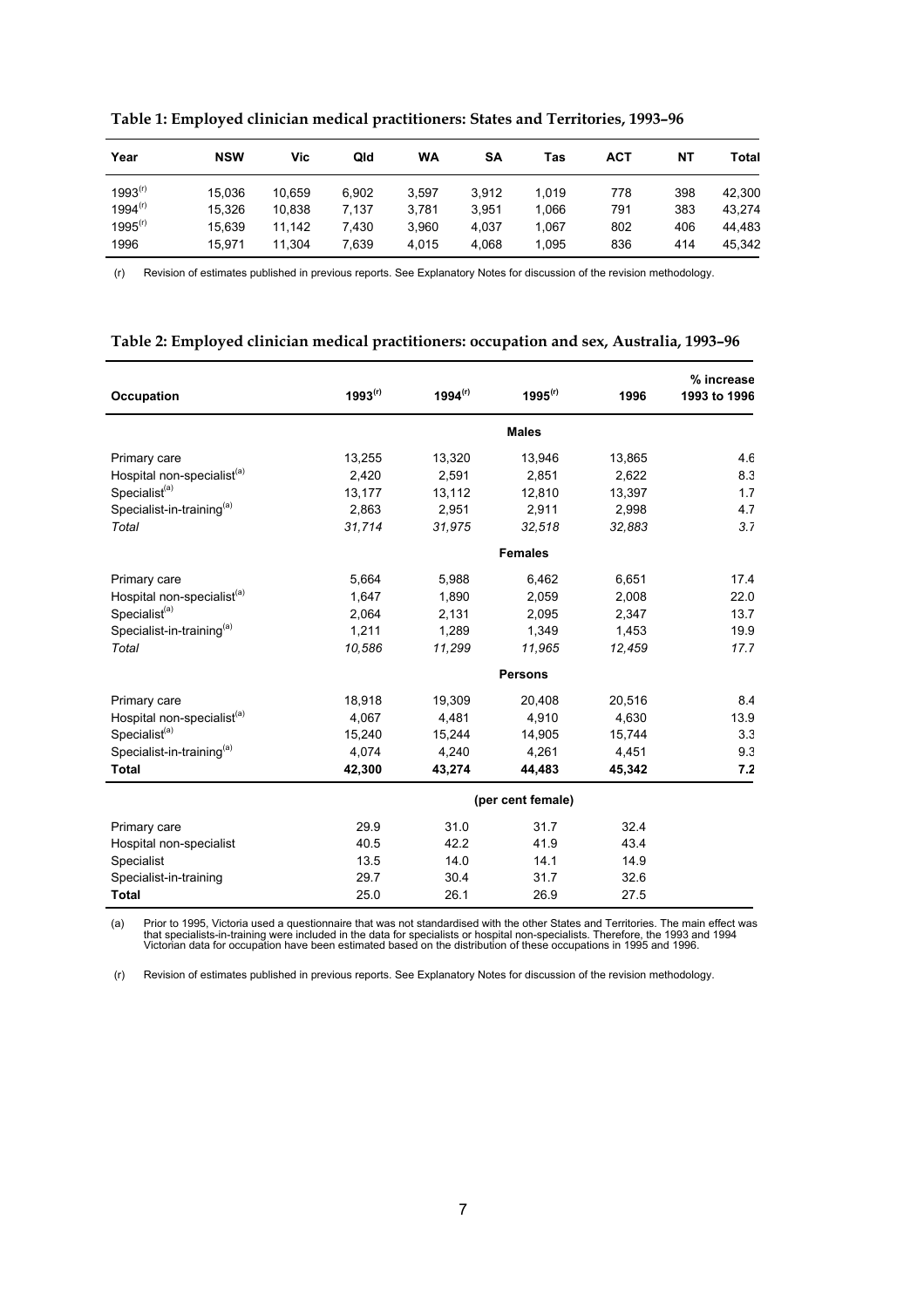| Occupation                    | <b>NSW</b> | Vic    | Qld            | WA             | SΑ             | Tas   | <b>ACT</b> | NΤ             | Total  |
|-------------------------------|------------|--------|----------------|----------------|----------------|-------|------------|----------------|--------|
|                               |            |        |                |                | <b>Males</b>   |       |            |                |        |
| Clinician                     | 11,571     | 8,255  | 5,526          | 2,918          | 2,984          | 786   | 571        | 271            | 32,883 |
| Primary care                  | 4,932      | 3,338  | 2,358          | 1,259          | 1,255          | 377   | 230        | 115            | 13,865 |
| Hospital non-specialist       | 1,059      | 484    | 557            | 164            | 210            | 58    | 56         | 34             | 2,622  |
| Specialist                    | 4,559      | 3,558  | 2,090          | 1,271          | 1,272          | 290   | 254        | 103            | 13,397 |
| Specialist-in-training        | 1,020      | 876    | 521            | 224            | 246            | 61    | 31         | 19             | 2,998  |
| Non-clinician                 | 550        | 497    | 238            | 89             | 123            | 37    | 56         | 13             | 1,603  |
| Administrator                 | 126        | 88     | 53             | 26             | 38             | 6     | 19         | 7              | 365    |
| Teacher/educator              | 41         | 33     | 17             | 8              | 17             | 2     | 2          | 1              | 121    |
| Researcher                    | 65         | 59     | 13             | 12             | 22             | 0     | 8          | 1              | 181    |
| Public health physician       | 73         | 56     | 44             | 20             | 21             | 8     | 5          | 3              | 231    |
| Occupational health physician | 83         | 58     | 17             | 16             | 8              | 5     | 8          | 0              | 196    |
| Other                         | 162        | 203    | 93             | 6              | 15             | 16    | 14         | 0              | 509    |
| Total                         | 12,121     | 8,752  | 5,764          | 3,007          | 3,107          | 823   | 627        | 284            | 34,486 |
|                               |            |        |                |                | <b>Females</b> |       |            |                |        |
| Clinician                     | 4,399      | 3,048  | 2,112          | 1,097          | 1,085          | 309   | 265        | 144            | 12,459 |
| Primary care                  | 2,252      | 1,593  | 1,163          | 626            | 569            | 185   | 165        | 98             | 6,651  |
| Hospital non-specialist       | 825        | 357    | 383            | 159            | 161            | 56    | 42         | 26             | 2,008  |
| Specialist                    | 822        | 680    | 342            | 189            | 223            | 40    | 37         | 14             | 2,347  |
| Specialist-in-training        | 500        | 418    | 225            | 123            | 132            | 28    | 22         | 7              | 1,453  |
| Non-clinician                 | 281        | 214    | 99             | 48             | 51             | 12    | 20         | 11             | 737    |
| Administrator                 | 68         | 25     | 25             | 18             | 15             | 1     | 7          | 3              | 163    |
| Teacher/educator              | 27         | 14     | 5              | 2              | 3              | 0     | 0          | 0              | 51     |
| Researcher                    | 48         | 32     | $\overline{7}$ | 10             | 5              | 3     | 4          | 3              | 112    |
| Public health physician       | 47         | 45     | 28             | 12             | 13             | 2     | 4          | 3              | 154    |
| Occupational health physician | 21         | 16     | 4              | $\overline{c}$ | 5              | 1     | 0          | 0              | 49     |
| Other                         | 70         | 81     | 30             | 4              | 10             | 4     | 5          | $\overline{2}$ | 207    |
| Total                         | 4,680      | 3,262  | 2,211          | 1,145          | 1,136          | 321   | 286        | 155            | 13,196 |
|                               |            |        |                |                | <b>Persons</b> |       |            |                |        |
| Clinician                     | 15,971     | 11,304 | 7,639          | 4,015          | 4,068          | 1,095 | 836        | 414            | 45,342 |
| Primary care                  | 7,185      | 4,931  | 3,521          | 1,885          | 1,824          | 563   | 395        | 212            | 20,516 |
| Hospital non-specialist       | 1,884      | 841    | 941            | 323            | 371            | 114   | 98         | 59             | 4,630  |
| Specialist                    | 5,381      | 4,238  | 2,431          | 1,461          | 1,495          | 330   | 291        | 117            | 15,744 |
| Specialist-in-training        | 1,521      | 1,294  | 746            | 346            | 378            | 88    | 53         | 25             | 4,451  |
| Non-clinician                 | 831        | 711    | 337            | 136            | 174            | 49    | 77         | 24             | 2,340  |
| Administrator                 | 194        | 114    | 78             | 44             | 53             | 7     | 27         | 11             | 528    |
| Teacher/educator              | 67         | 47     | 22             | 10             | 20             | 2     | 2          | 1              | 172    |
| Researcher                    | 113        | 91     | 20             | 22             | 27             | 3     | 12         | 5              | 293    |
| Public health physician       | 120        | 101    | 72             | 32             | 34             | 10    | 9          | 6              | 385    |
| Occupational health physician | 104        | 75     | 21             | 18             | 14             | 6     | 8          | 0              | 245    |
| Other                         | 233        | 284    | 123            | 10             | 25             | 21    | 19         | $\overline{c}$ | 716    |
| <b>Total</b>                  | 16,802     | 12,015 | 7,976          | 4,151          | 4,242          | 1,144 | 913        | 439            | 47,682 |

**Table 3: Employed medical practitioners: occupation and sex, States and Territories, 1996**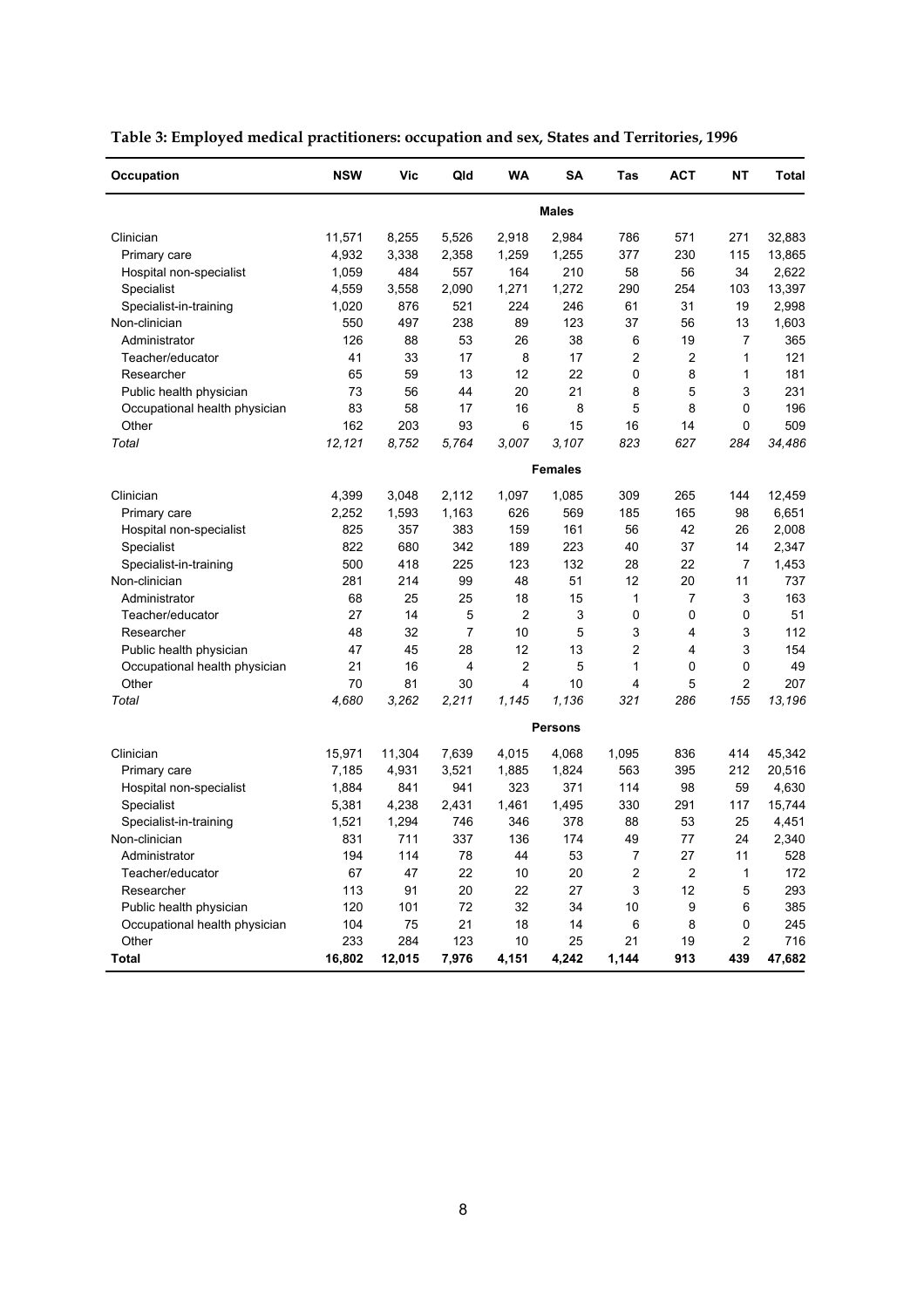| Occupation                    | <b>NSW</b> | <b>Vic</b> | Qld   | <b>WA</b>                    | <b>SA</b> | Tas   | <b>ACT</b> | <b>NT</b> | <b>Total</b> |
|-------------------------------|------------|------------|-------|------------------------------|-----------|-------|------------|-----------|--------------|
| Clinician                     | 255.9      | 246.7      | 226.6 | 225.3                        | 275.6     | 230.9 | 271.0      | 223.7     | 246.2        |
| Primary care                  | 115.1      | 107.6      | 104.4 | 105.8                        | 123.6     | 118.7 | 127.9      | 114.7     | 111.4        |
| Hospital non-specialist       | 30.2       | 18.4       | 27.9  | 18.1                         | 25.1      | 24.0  | 31.7       | 31.9      | 25.1         |
| Specialist                    | 86.2       | 92.5       | 72.1  | 82.0                         | 101.3     | 69.6  | 94.2       | 63.3      | 85.5         |
| Specialist-in-training        | 24.4       | 28.2       | 22.1  | 19.4                         | 25.6      | 18.6  | 17.1       | 13.7      | 24.2         |
| Non-clinician                 | 13.3       | 15.5       | 10.0  | 7.7                          | 11.8      | 10.4  | 24.8       | 13.2      | 12.7         |
| Administrator                 | 3.1        | 2.5        | 2.3   | 2.5                          | 3.6       | 1.6   | 8.6        | 5.7       | 2.9          |
| Teacher/educator              | 1.1        | 1.0        | 0.7   | 0.6                          | 1.4       | 0.5   | 0.5        | 0.8       | 0.9          |
| Researcher                    | 1.8        | 2.0        | 0.6   | 1.2                          | 1.8       | 0.6   | 3.9        | 2.5       | 1.6          |
| Public health physician       | 1.9        | 2.2        | 2.1   | 1.8                          | 2.3       | 2.1   | 3.0        | 3.3       | 2.1          |
| Occupational health physician | 1.7        | 1.6        | 0.6   | 1.0                          | 0.9       | 1.3   | 2.6        | 0.0       | 1.3          |
| Other                         | 3.7        | 6.2        | 3.7   | 0.6                          | 1.7       | 4.3   | 6.3        | 0.9       | 3.9          |
| <b>Total</b>                  | 269.2      | 262.3      | 236.6 | 233.0                        | 287.4     | 241.3 | 295.9      | 236.9     | 258.9        |
|                               |            |            |       | (per cent of national total) |           |       |            |           |              |
| Clinician                     | 104.0      | 100.2      | 92.0  | 91.5                         | 112.0     | 93.8  | 110.1      | 90.9      | 100.0        |
| Primary care                  | 103.4      | 96.6       | 93.8  | 95.0                         | 110.9     | 106.6 | 114.8      | 103.0     | 100.0        |
| Hospital non-specialist       | 120.1      | 73.0       | 111.0 | 72.0                         | 100.0     | 95.4  | 126.3      | 127.0     | 100.0        |
| <b>Specialist</b>             | 100.9      | 108.2      | 84.4  | 95.9                         | 118.5     | 81.4  | 110.3      | 74.1      | 100.0        |
| Specialist-in-training        | 100.8      | 116.9      | 91.5  | 80.4                         | 106.0     | 77.2  | 70.9       | 56.8      | 100.0        |
| Non-clinician                 | 104.8      | 122.2      | 78.7  | 60.3                         | 92.7      | 81.9  | 195.5      | 103.9     | 100.0        |
| Administrator                 | 108.5      | 86.5       | 81.1  | 86.3                         | 125.8     | 55.2  | 300.8      | 199.3     | 100.0        |
| Teacher/educator              | 114.9      | 109.6      | 71.1  | 61.1                         | 146.3     | 55.6  | 52.6       | 83.4      | 100.0        |
| Researcher                    | 114.0      | 124.9      | 37.9  | 77.7                         | 115.8     | 36.0  | 243.5      | 157.5     | 100.0        |
| Public health physician       | 92.2       | 105.5      | 102.2 | 86.1                         | 111.3     | 99.7  | 143.8      | 157.9     | 100.0        |
| Occupational health physician | 125.1      | 122.3      | 45.9  | 76.0                         | 70.5      | 98.0  | 194.9      | 0.0       | 100.0        |
| Other                         | 95.8       | 159.3      | 94.1  | 14.5                         | 43.7      | 111.5 | 160.7      | 23.0      | 100.0        |
| Total                         | 104.0      | 101.3      | 91.4  | 90.0                         | 111.0     | 93.2  | 114.3      | 91.5      | 100.0        |

**Table 4: Employed medical practitioners per 100,000 population: occupation, States and Territories, 1996**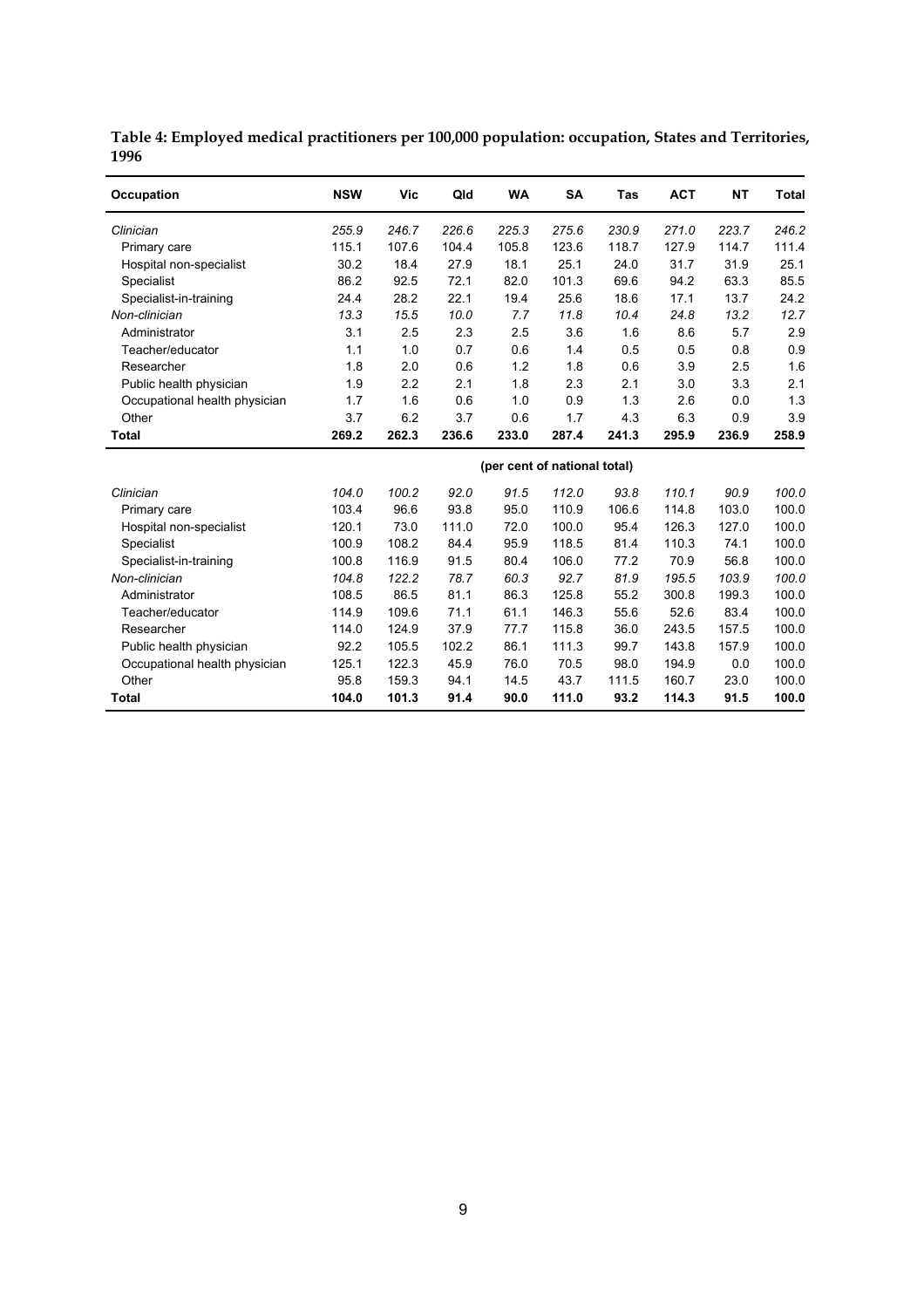| <b>Employment status</b>  | <b>NSW</b> | Vic    | Qld   | <b>WA</b>      | <b>SA</b>      | Tas          | <b>ACT</b>  | <b>NT</b>      | <b>Total</b> |
|---------------------------|------------|--------|-------|----------------|----------------|--------------|-------------|----------------|--------------|
|                           |            |        |       |                | <b>Males</b>   |              |             |                |              |
| Only in this State        | 11,726     | 8,590  | 5,632 | 2,989          | 2,968          | 805          | 552         | 268            | 33,530       |
| Mainly in this State      | 395        | 162    | 132   | 18             | 139            | 19           | 75          | 16             | 956          |
| Total                     | 12,121     | 8.752  | 5,764 | 3,007          | 3.107          | 823          | 627         | 284            | 34,486       |
| Mainly in another State   | 513        | 143    | 99    | 38             | 57             | 24           | 84          | 130            | 1,089        |
| Only in other States      | 944        | 497    | 500   | 94             | 309            | 189          | 126         | 191            | 2,851        |
| Total                     | 1,457      | 640    | 599   | 133            | 366            | 213          | 211         | 321            | 3,940        |
| On extended leave         | 53         | 48     | 16    | 12             | 12             | 5            | 3           | 3              | 151          |
| Practising overseas       | 776        | 462    | 223   | 36             | 150            | 44           | 36          | 17             | 1,744        |
| Currently not employed    | 874        | 335    | 236   | 154            | 264            | 99           | 40          | 22             | 2,024        |
| Employed, not in medicine | 132        | 75     | 26    | 16             | 23             | 0            | 6           | 1              | 280          |
| Total                     | 15,412     | 10,313 | 6.864 | 3.358          | 3.922          | 1,185        | 923         | 648            | 42,625       |
|                           |            |        |       |                | <b>Females</b> |              |             |                |              |
| Only in this State        | 4,600      | 3,244  | 2,199 | 1,141          | 1,116          | 318          | 267         | 150            | 13,035       |
| Mainly in this State      | 80         | 18     | 12    | 4              | 20             | 3            | 21          | 5              | 163          |
| Total                     | 4,680      | 3,262  | 2,211 | 1,145          | 1,136          | 321          | 288         | 155            | 13,198       |
| Mainly in another State   | 95         | 24     | 17    | 4              | 17             | 7            | 16          | 11             | 191          |
| Only in other States      | 242        | 157    | 108   | 26             | 63             | 52           | 21          | 46             | 714          |
| Total                     | 336        | 180    | 125   | 30             | 80             | 59           | 37          | 57             | 905          |
| On extended leave         | 92         | 81     | 39    | 18             | 17             | $\mathbf{1}$ | 1           | $\overline{7}$ | 256          |
| Practising overseas       | 265        | 178    | 69    | 8              | 52             | 13           | 13          | 5              | 604          |
| Currently not employed    | 380        | 155    | 98    | 36             | 72             | 32           | 18          | 8              | 799          |
| Employed, not in medicine | 35         | 26     | 18    | $\overline{2}$ | 10             | 1            | $\mathbf 0$ | $\mathbf 0$    | 91           |
| Total                     | 5,789      | 3,883  | 2,561 | 1,238          | 1,366          | 427          | 357         | 232            | 15,853       |
|                           |            |        |       |                | <b>Persons</b> |              |             |                |              |
| Only in this State        | 16,326     | 11,835 | 7,832 | 4,129          | 4,083          | 1,122        | 819         | 418            | 46,565       |
| Mainly in this State      | 475        | 180    | 144   | 22             | 159            | 22           | 96          | 21             | 1,119        |
| Total                     | 16,802     | 12,015 | 7,976 | 4,151          | 4,242          | 1,144        | 915         | 439            | 47,684       |
| Mainly in another State   | 608        | 167    | 116   | 42             | 74             | 31           | 101         | 141            | 1,280        |
| Only in other States      | 1,185      | 653    | 608   | 120            | 372            | 241          | 148         | 237            | 3,565        |
| Total                     | 1,793      | 820    | 724   | 162            | 446            | 272          | 248         | 378            | 4,844        |
| On extended leave         | 145        | 130    | 55    | 30             | 28             | 6            | 4           | 9              | 407          |
| Practising overseas       | 1,041      | 641    | 292   | 44             | 202            | 57           | 49          | 22             | 2,348        |
| Currently not employed    | 1,253      | 490    | 334   | 190            | 336            | 132          | 58          | 30             | 2,823        |
| Employed, not in medicine | 167        | 100    | 44    | 18             | 33             | 1            | 6           | 1              | 371          |
| Total                     | 21,201     | 14,196 | 9,425 | 4,596          | 5,288          | 1,612        | 1,280       | 880            | 58,478       |

**Table 5: All registered medical practitioners: employment status and sex, States and Territories, 1996**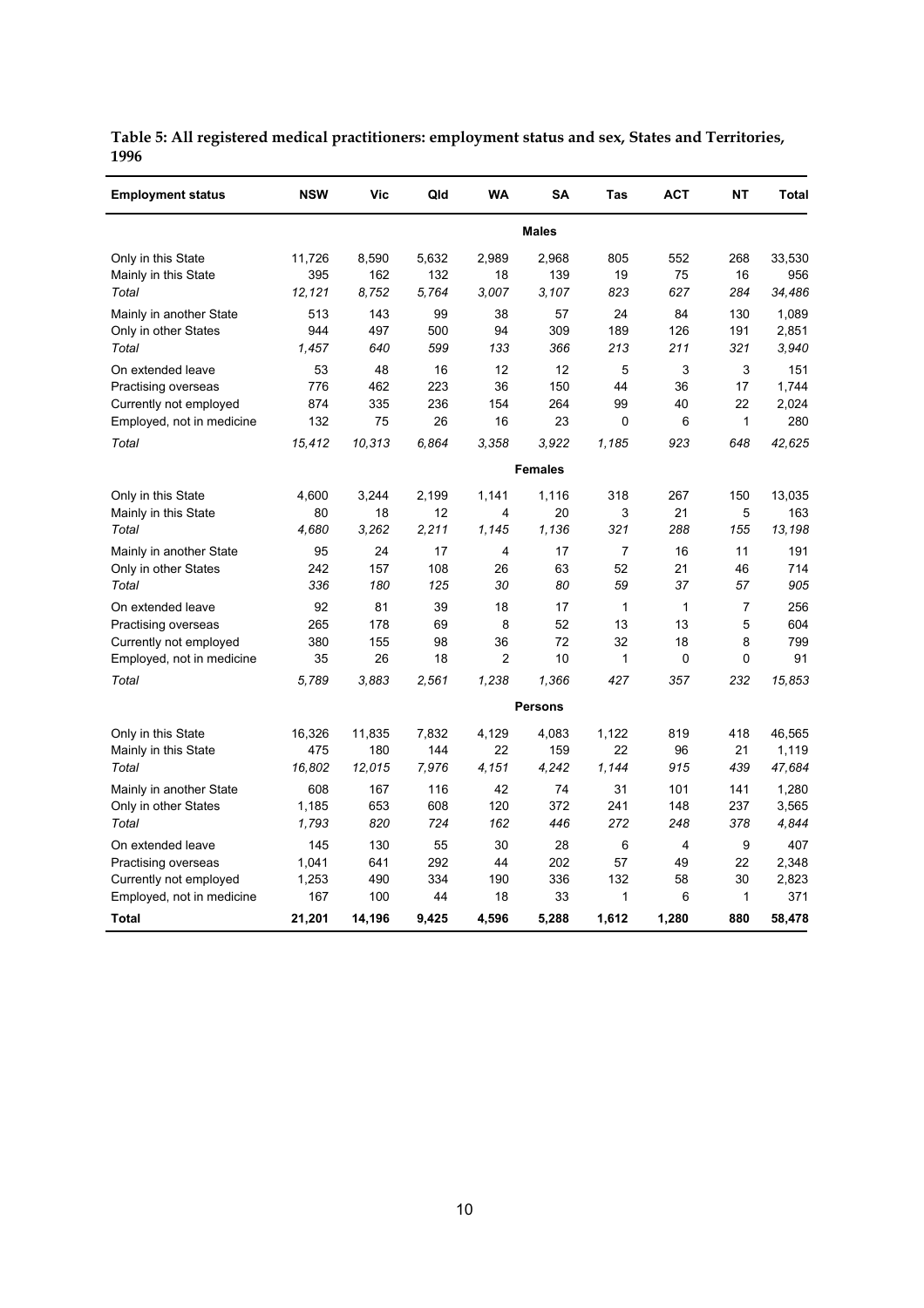|                               |             |           |           | Age (years)    |            |            |              |         |
|-------------------------------|-------------|-----------|-----------|----------------|------------|------------|--------------|---------|
| Occupation                    | $25$        | $25 - 34$ | $35 - 44$ | $45 - 54$      | $55 - 64$  | $65 - 74$  | $75 +$       | Total   |
|                               |             |           |           | <b>Males</b>   |            |            |              |         |
| Clinician                     | 296         | 6,446     | 9,188     | 8,578          | 4,872      | 2,808      | 694          | 32,883  |
| Primary care                  | 4           | 1,783     | 4,210     | 3,852          | 2,081      | 1,493      | 441          | 13,865  |
| Hospital non-specialist       | 292         | 1,783     | 331       | 127            | 61         | 27         | 2            | 2,622   |
| Specialist                    | 0           | 482       | 4,110     | 4,536          | 2,729      | 1,288      | 251          | 13,397  |
| Specialist-in-training        | 0           | 2,399     | 536       | 63             | C          | C          | C            | 2,998   |
| Non-clinician                 | 9           | 183       | 324       | 363            | 331        | <b>289</b> | 104          | 1,603   |
| Administrator                 | 0           | 16        | 95        | 116            | 91         | 42         | ť            | 365     |
| Teacher/educator              | $\mathbf 0$ | 8         | 15        | 32             | 2g         | 29         | ε            | 121     |
| Researcher                    | $\mathbf 0$ | 35        | 53        | 22             | 37         | 22         | 11           | 181     |
| Public health physician       | 5           | 55        | 64        | 50             | 34         | 21         | 2            | 231     |
| Occupational health physician | $\mathbf 0$ | 15        | 36        | 61             | 47         | 28         | έ            | 196     |
| Other                         | 4           | 53        | 61        | 82             | 92         | 147        | 69           | 509     |
| Total                         | 306         | 6,629     | 9,511     | 8.942          | 5,203      | 3,098      | 798          | 34,486  |
|                               |             |           |           | <b>Females</b> |            |            |              |         |
| Clinician                     | 328         | 4,549     | 4,324     | 2,127          | <b>735</b> | 324        | 72           | 12,459  |
| Primary care                  | 0           | 1,862     | 2,770     | 1,349          | 409        | 213        | 48           | 6,651   |
| Hospital non-specialist       | 328         | 1,295     | 237       | 94             | 47         | $\epsilon$ | $\mathbf{1}$ | 2,008   |
| Specialist                    | 0           | 219       | 1,080     | 641            | <b>279</b> | 106        | 22           | 2,347   |
| Specialist-in-training        | $\mathbf 0$ | 1,173     | 237       | 43             | C          | C          | $\mathsf{C}$ | 1,453   |
| Non-clinician                 | 15          | 148       | 262       | 148            | 96         | 58         | ξ            | 737     |
| Administrator                 | 0           | 13        | 68        | 57             | 21         | £          | C            | 163     |
| Teacher/educator              | 0           | 6         | 19        | ξ              | 12         | 2          | 4            | 51      |
| Researcher                    | $\mathbf 0$ | 33        | 53        | 15             | $\epsilon$ | £          | C            | 112     |
| Public health physician       | 6           | 43        | 51        | 22             | 17         | 15         | C            | 154     |
| Occupational health physician | 0           | 7         | 22        | 10             | ξ          | 4          | C            | 49      |
| Other                         | 9           | 47        | 49        | 36             | 33         | 28         | £            | 207     |
| Total                         | 343         | 4,697     | 4,586     | 2,275          | 831        | 382        | 81           | 13,196  |
|                               |             |           |           | <b>Persons</b> |            |            |              |         |
| Clinician                     | 625         | 10,995    | 13,512    | 10,705         | 5,607      | 3,133      | 766          | 45,342  |
| Primary care                  | 4           | 3,644     | 6,980     | 5,201          | 2,491      | 1,706      | 490          | 20,516  |
| Hospital non-specialist       | 620         | 3,078     | 568       | 221            | 108        | 33         | Э            | 4,630   |
| Specialist                    | $\mathbf 0$ | 701       | 5,190     | 5,177          | 3,008      | 1,394      | 274          | 15,744  |
| Specialist-in-training        | 0           | 3,572     | 774       | 106            | C          | C          | C            | 4,451   |
| Non-clinician                 | 24          | 331       | 585       | 512            | 428        | 347        | 113          | 2,340   |
| Administrator                 | 0           | 29        | 163       | 173            | 112        | 47         | ٤            | $52\xi$ |
| Teacher/educator              | 0           | 14        | 34        | 41             | 41         | 31         | 12           | 172     |
| Researcher                    | 0           | 68        | 107       | 37             | 43         | 27         | 11           | 293     |
| Public health physician       | 11          | 98        | 115       | 72             | 52         | 37         | ź            | 38t     |
| Occupational health physician | 0           | 21        | 57        | 71             | 55         | 32         | ٤            | 245     |
| Other                         | 14          | 100       | 110       | 118            | 125        | 174        | 75           | 716     |
| <b>Total</b>                  | 649         | 11,326    | 14,097    | 11,217         | 6,034      | 3,480      | 879          | 47,682  |

# **Table 6: Employed medical practitioners: occupation, age and sex, Australia, 1996**

*Note:* A State and Territory dissection of these data is available on the Internet at *http://www.aihw.gov.au.*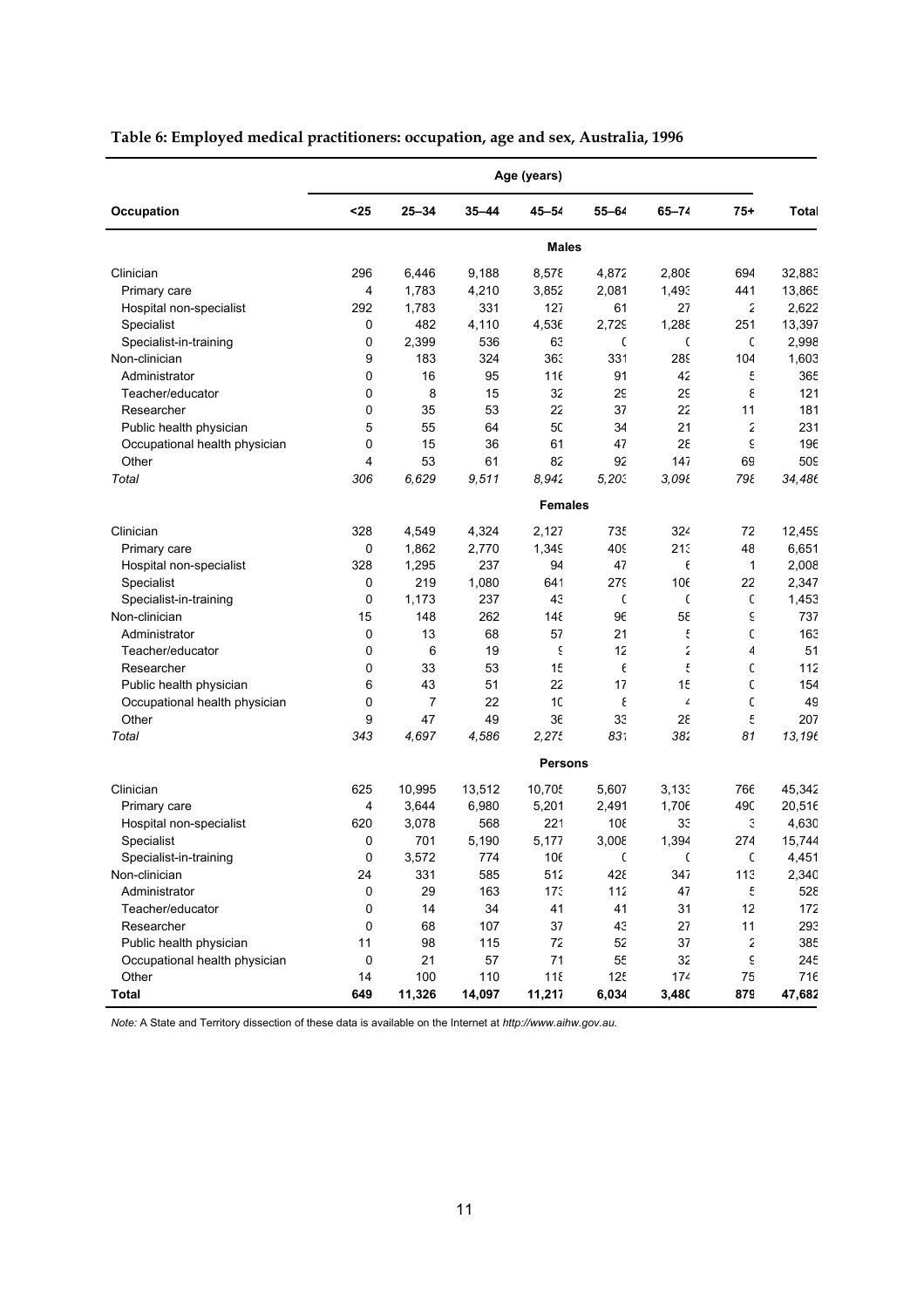|                         |          |            |           | Total hours worked per week |           |           |              | (per cent) |       |
|-------------------------|----------|------------|-----------|-----------------------------|-----------|-----------|--------------|------------|-------|
| Occupation              | $1 - 19$ | $20 - 34$  | $35 - 49$ | $50 - 64$                   | $65 - 79$ | 80+       | <b>Total</b> | 65-79      | $80+$ |
|                         |          |            |           | <b>Males</b>                |           |           |              |            |       |
| Primary care            | 584      | 1,109      | 4,341     | 5,774                       | 1,498     | 560       | 13,865       | 10.8       | 4.0   |
| <b>VRGP</b>             | 440      | 897        | 3,646     | 5,284                       | 1,395     | 486       | 12,148       | 11.5       | 4.0   |
| GP trainee              | 14       | 40         | 295       | 138                         | 13        | 12        | 511          | 2.5        | 2.4   |
| <b>OMP</b>              | 130      | 172        | 400       | 352                         | 90        | 62        | 1,206        | 7.5        | 5.2   |
| Hospital non-specialist | 41       | 105        | 682       | 1,407                       | 257       | 130       | 2,622        | 9.8        | 4.9   |
| RMO/intern              | 16       | 47         | 421       | 1,112                       | 199       | 101       | 1,896        | 10.5       | 5.3   |
| Other                   | 25       | 58         | 261       | 295                         | 59        | <b>29</b> | 726          | 8.1        | 4.0   |
| Specialist              | 582      | 936        | 3,503     | 5,883                       | 1,749     | 745       | 13,397       | 13.1       | 5.6   |
| Internal medicine       | 177      | <b>205</b> | 776       | 1,656                       | 549       | 212       | 3,577        | 15.4       | 5.9   |
| Pathology               | 25       | 38         | 216       | 234                         | 23        | ξ         | 544          | 4.2        | 1.7   |
| Surgery                 | 99       | 191        | 443       | 1,127                       | 500       | 253       | 2,613        | 19.1       | 9.7   |
| Other specialties       | 280      | 503        | 2,067     | 2,866                       | 677       | 271       | 6,663        | 10.2       | 4.1   |
| Specialist-in-training  | 14       | 39         | 738       | 1,503                       | 494       | 21C       | 2,998        | 16.5       | 7.0   |
| Total                   | 1,221    | 2,189      | 9,263     | 14,567                      | 3,999     | 1,644     | 32,883       | 12.2       | 5.0   |
|                         |          |            |           | <b>Females</b>              |           |           |              |            |       |
| Primary care            | 1,274    | 2,132      | 2,054     | 883                         | 174       | 134       | 6,651        | 2.6        | 2.0   |
| <b>VRGP</b>             | 1,024    | 1,760      | 1,519     | 714                         | 143       | 109       | 5,269        | 2.7        | 2.1   |
| <b>GP</b> trainee       | 92       | 188        | 328       | 87                          | 13        | 4         | 712          | 1.8        | 0.6   |
| <b>OMP</b>              | 158      | 184        | 207       | 82                          | 18        | 21        | 670          | 2.7        | 3.1   |
| Hospital non-specialist | 96       | 132        | 570       | 933                         | 181       | 97        | 2,008        | 9.0        | 4.8   |
| RMO/intern              | 35       | 55         | 434       | 874                         | 162       | 81        | 1,642        | 9.9        | 4.9   |
| Other                   | 61       | 76         | 136       | 59                          | 19        | 16        | 367          | 5.0        | 4.3   |
| Specialist              | 230      | 521        | 805       | 612                         | 108       | 72        | 2,347        | 4.6        | 3.1   |
| Internal medicine       | 57       | 115        | 184       | 161                         | 36        | 2C        | 574          | 6.2        | 3.6   |
| Pathology               | 10       | 37         | 81        | 54                          | 4         | C         | 185          | 2.0        | 0.0   |
| Surgery                 | 4        | 10         | 27        | 29                          | 17        | ε         | 95           | 17.4       | 8.4   |
| Other specialties       | 147      | 365        | 524       | 360                         | 55        | 42        | 1,494        | 3.7        | 2.8   |
| Specialist-in-training  | 29       | 93         | 437       | 682                         | 128       | 83        | 1,453        | 8.8        | 5.7   |
| Total                   | 1,629    | 2,878      | 3.866     | 3.110                       | 591       | 38t       | 12,459       | 4.7        | 3.1   |
|                         |          |            |           | <b>Persons</b>              |           |           |              |            |       |
| Primary care            | 1,858    | 3,241      | 6,395     | 6,656                       | 1,672     | 694       | 20,516       | 8.1        | 3.4   |
| <b>VRGP</b>             | 1,465    | 2.657      | 5,165     | 5,998                       | 1,537     | 594       | 17,417       | 8.8        | 3.4   |
| GP trainee              | 106      | 228        | 623       | 224                         | 26        | 16        | 1,223        | 2.1        | 1.3   |
| OMP                     | 287      | 356        | 607       | 434                         | 109       | 83        | 1,876        | 5.8        | 4.4   |
| Hospital non-specialist | 137      | 236        | 1,251     | 2,340                       | 438       | 227       | 4,630        | 9.5        | 4.9   |
| RMO/intern              | 52       | 102        | 854       | 1,986                       | 361       | 182       | 3,537        | 10.2       | 5.1   |
| Other                   | 86       | 134        | 397       | 354                         | 77        | 45        | 1,093        | 7.1        | 4.1   |
| Specialist              | 812      | 1,457      | 4,307     | 6,494                       | 1,857     | 817       | 15,744       | 11.8       | 5.2   |
| Internal medicine       | 234      | 321        | 961       | 1,817                       | 585       | 233       | 4,151        | 14.1       | 5.6   |
| Pathology               | 35       | 75         | 296       | 287                         | 26        | ξ         | 729          | 3.6        | 1.3   |
| Surgery                 | 104      | 201        | 470       | 1,156                       | 517       | 261       | 2,708        | 19.1       | 9.6   |
| Other specialties       | 427      | 867        | 2,592     | 3,227                       | 732       | 313       | 8,157        | 9.0        | 3.8   |
| Specialist-in-training  | 43       | 132        | 1,175     | 2,185                       | 623       | 293       | 4,451        | 14.0       | 6.6   |
| <b>Total</b>            | 2,850    | 5,067      | 13,129    | 17,677                      | 4,590     | 2,030     | 45,342       | 10.1       | 4.5   |

**Table 7: Employed clinician medical practitioners: occupation, total hours worked per week and sex, Australia, 1996**